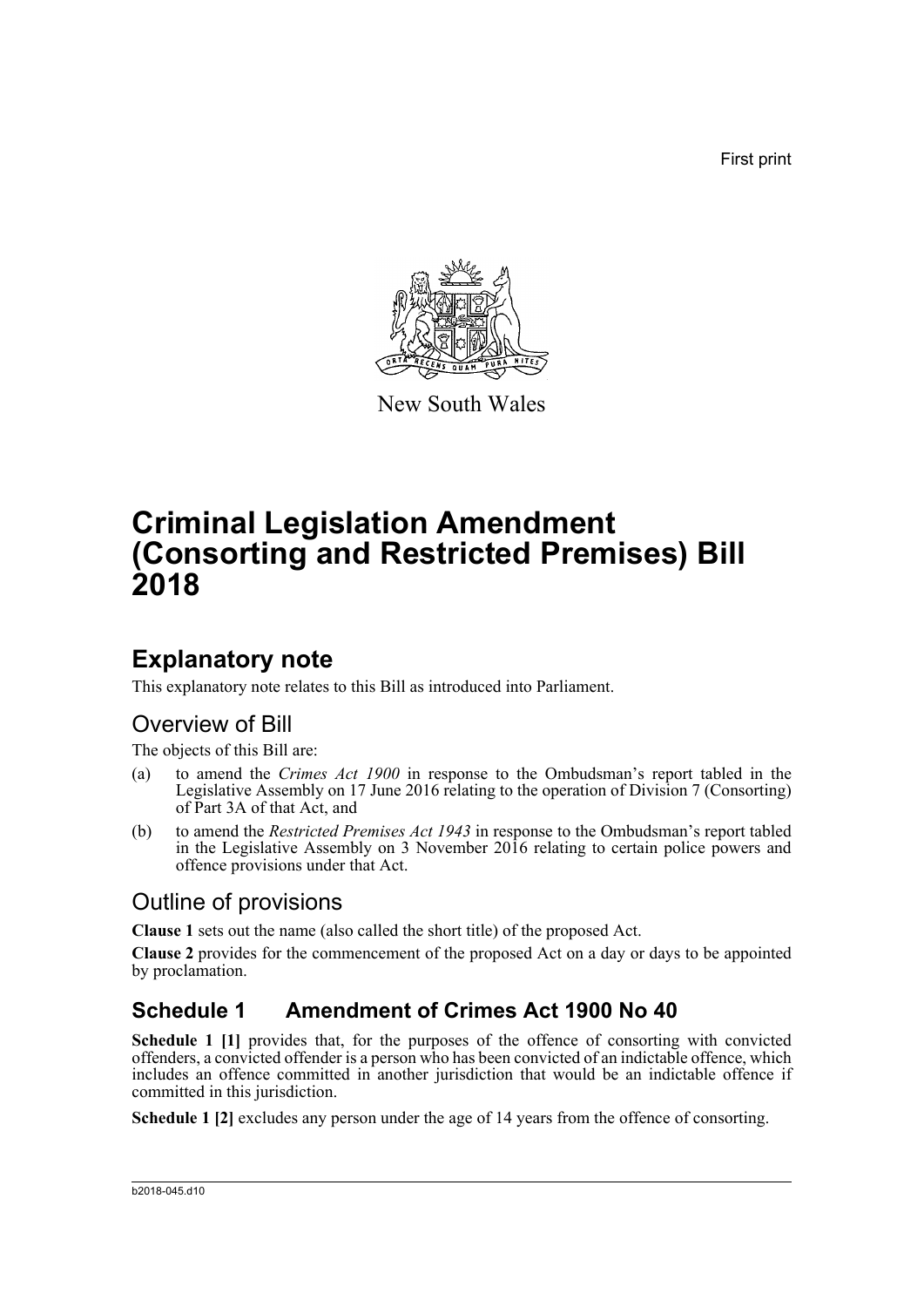A person is guilty of the offence of consorting only if the person habitually consorts with at least 2 convicted offenders after having been given an official warning in relation to each of those convicted offenders. **Schedule 1 [3]** substitutes section 93X (3) to require that an official warning more closely reflect the elements of the offence of consorting and to ensure that a lack of strict compliance with the wording in the provision does not invalidate the warning. Proposed section 93X (4) provides that an official warning expires 2 years after the warning is given or, in the case of a person under the age of 18 years, 6 months after the warning is given.

**Schedule 1 [4] and [5]** extend the defence of reasonable consorting to consorting that occurs in the course of complying with an order by the State Parole Authority or with a case plan, direction or recommendation by a member of staff of Corrective Services NSW or providing transitional, crisis or emergency accommodation or a welfare service. **Schedule 1 [6]** inserts definitions of *health service*, *Parole Authority* and *welfare service*.

**Schedule 1 [6]** also defines *family member* to make it clear that the defence of reasonable consorting between family members includes, for a defendant who is an Aboriginal person or a Torres Strait Islander, persons who are or have been part of the extended family or kin of the defendant according to the indigenous kinship system of the defendant's culture.

**Schedule 1 [7]** inserts certain savings and transitional provisions, including a requirement for the Law Enforcement Conduct Commission (*the LECC*) to review the operation of the amendments made by the proposed Act within 3 years after the commencement of the proposed Act. The LECC must report to the Attorney General and the Minister for Police on the outcome of the review.

### **Schedule 2 Amendment of Restricted Premises Act 1943 No 6**

**Schedule 2 [1]** provides that a declaration by the Supreme Court or the District Court under Part 2 of the *Restricted Premises Act 1943* may be rescinded if the Court is satisfied that the conditions, in respect of which the declaration was made, have ceased for a continuous period of 12 months and are unlikely to reoccur. **Schedule 2 [2]** provides that the burden of establishing that the conditions have ceased and are unlikely to reoccur lies on the owner or occupier of the premises. **Schedule 2 [3]** provides that a person may not apply again for the rescission of the declaration in the same 12 month period.

**Schedule 2 [4]** requires a member of the Police Force to notify the occupier of premises the subject of a declaration if the member enters the premises when the occupier of the premises is not present.

**Schedule 2 [5]** inserts proposed sections 13AA–13AC, which relate to the powers a member of the Police Force may exercise in connection with a search warrant issued under section 13 of the *Restricted Premises Act 1943*.

Proposed section 13AA allows a member of the Police Force to give reasonable directions to any person on premises to which a search warrant relates for the purpose of minimising risk to the safety of any person on the premises. The proposed section makes it an offence to fail or refuse to comply with a direction without reasonable excuse.

Proposed section 13AB allows a member of the Police Force to search any person on premises to which a search warrant relates if the member reasonably suspects the person to be in possession of a thing mentioned in the warrant.

Proposed section 13AC allows a member of the Police Force to require a person on premises to which a search warrant relates to state his or her full name and residential address. A person is guilty of an offence if the person fails or refuses to comply with the requirement or gives information in purported compliance with the requirement knowing that it is false or misleading in a material respect.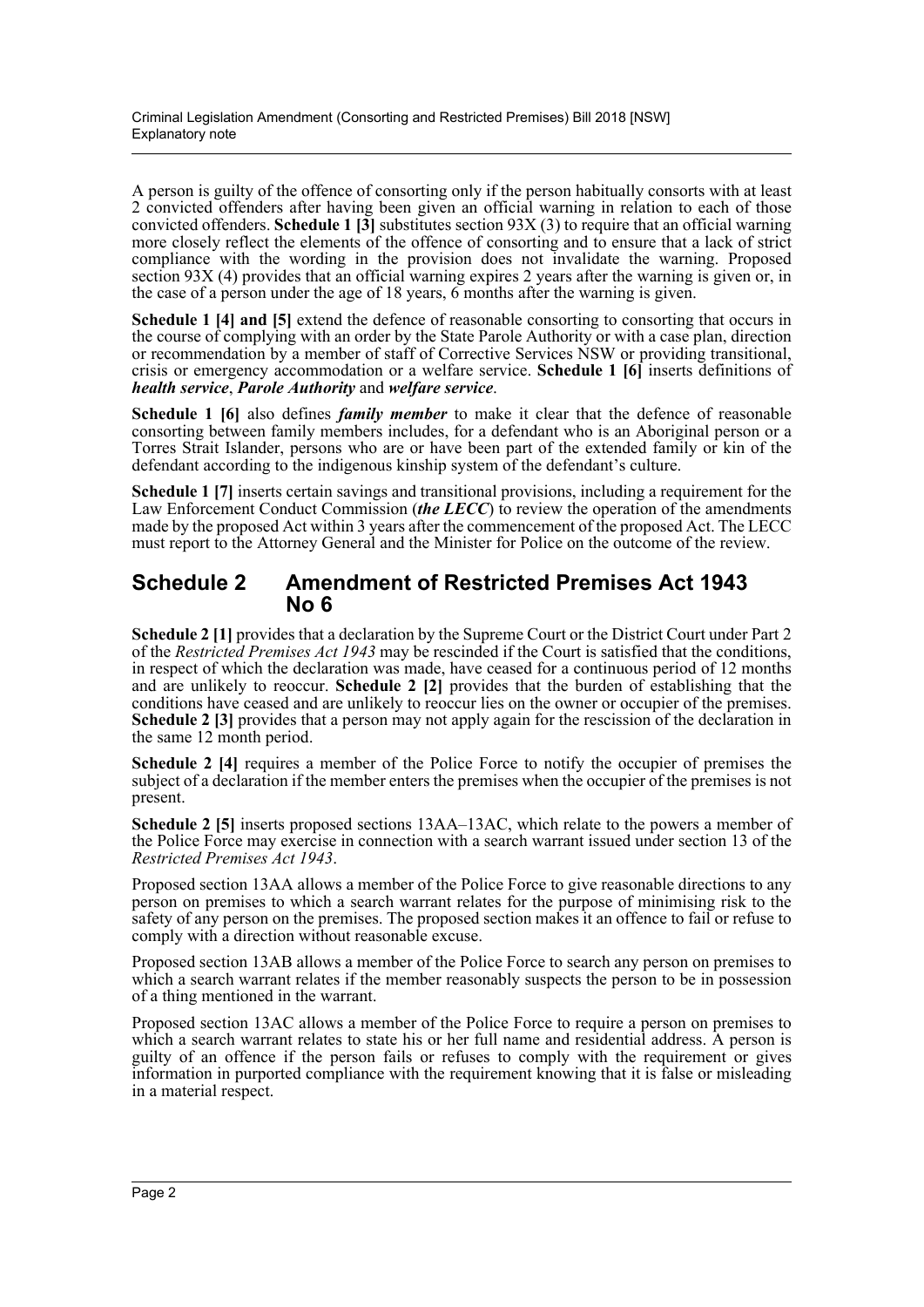First print

Page



New South Wales

# **Criminal Legislation Amendment (Consorting and Restricted Premises) Bill 2018**

## **Contents**

|                   |                                                | <b>Page</b> |
|-------------------|------------------------------------------------|-------------|
|                   | Name of Act                                    |             |
|                   | Commencement                                   |             |
| Schedule 1        | Amendment of Crimes Act 1900 No 40             |             |
| <b>Schedule 2</b> | Amendment of Restricted Premises Act 1943 No 6 |             |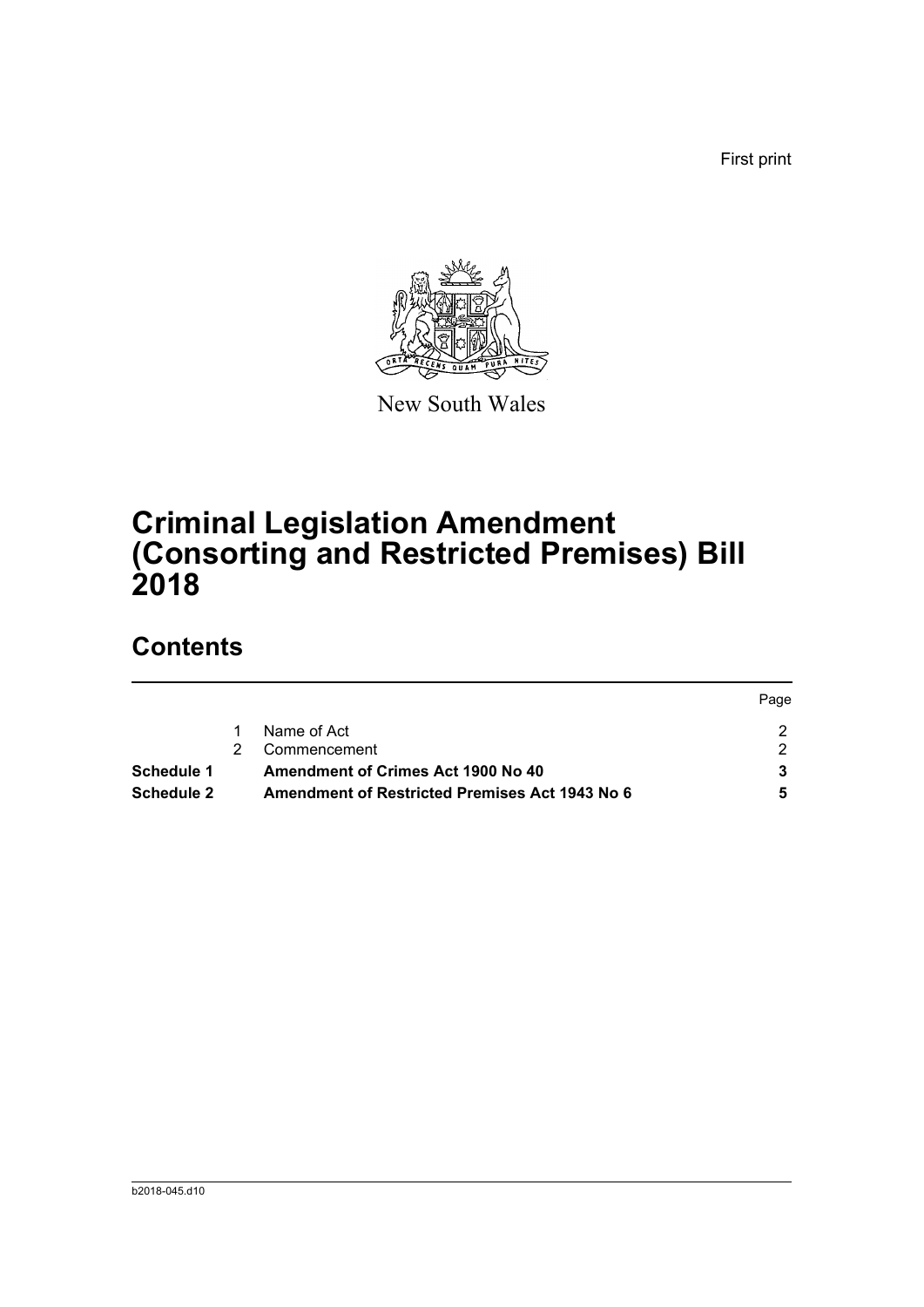

New South Wales

# **Criminal Legislation Amendment (Consorting and Restricted Premises) Bill 2018**

No , 2018

### **A Bill for**

An Act to amend the *Crimes Act 1900* and the *Restricted Premises Act 1943* as a result of certain reports by the Ombudsman; and for other purposes.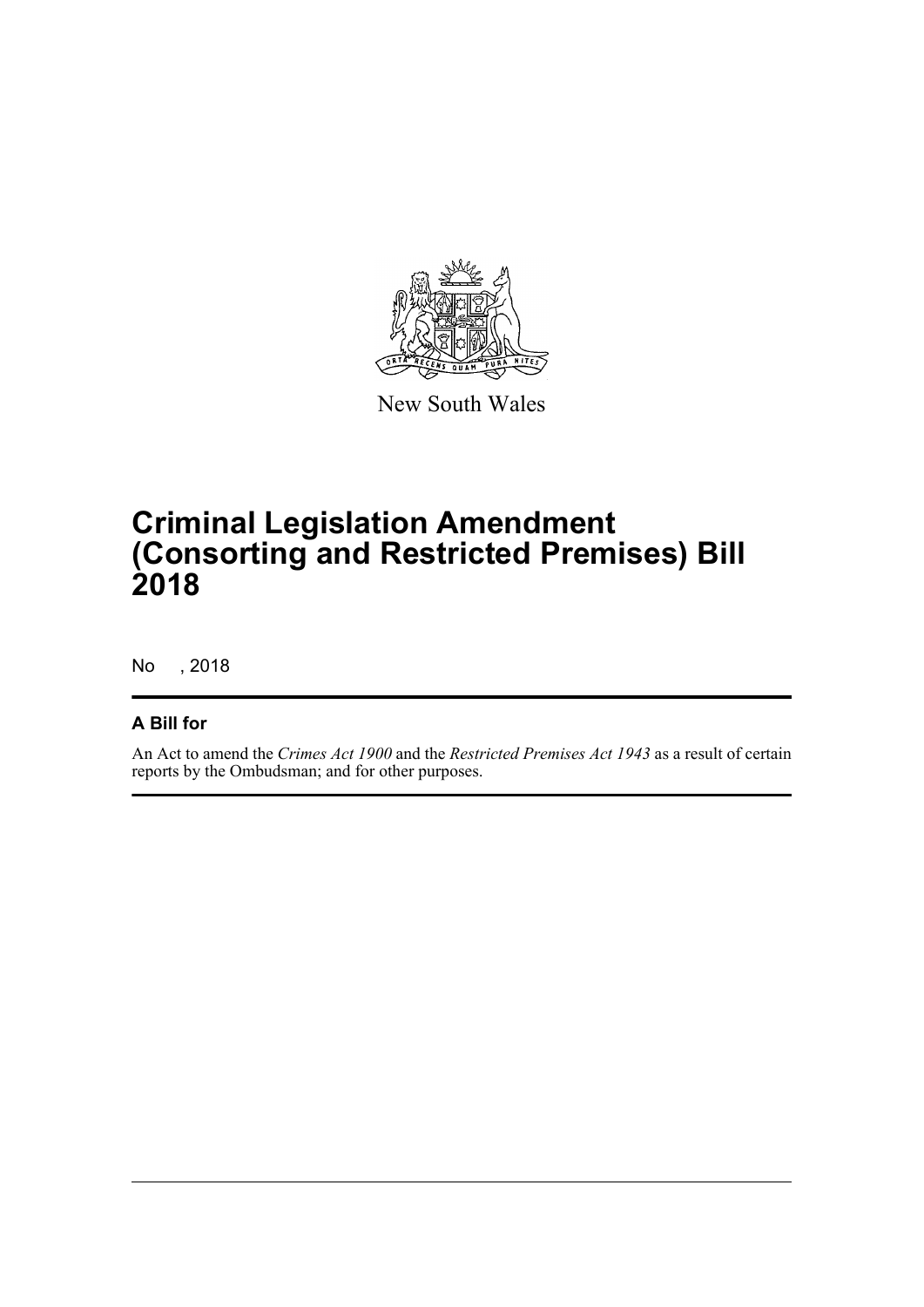Criminal Legislation Amendment (Consorting and Restricted Premises) Bill 2018 [NSW]

<span id="page-4-1"></span><span id="page-4-0"></span>

| The Legislature of New South Wales enacts:                                                       | 1             |  |
|--------------------------------------------------------------------------------------------------|---------------|--|
| Name of Act                                                                                      | $\mathcal{P}$ |  |
| This Act is the Criminal Legislation Amendment (Consorting and Restricted<br>Premises) Act 2018. | 3<br>4        |  |
| <b>Commencement</b>                                                                              |               |  |
| This Act commences on a day or days to be appointed by proclamation.                             | 6             |  |
|                                                                                                  |               |  |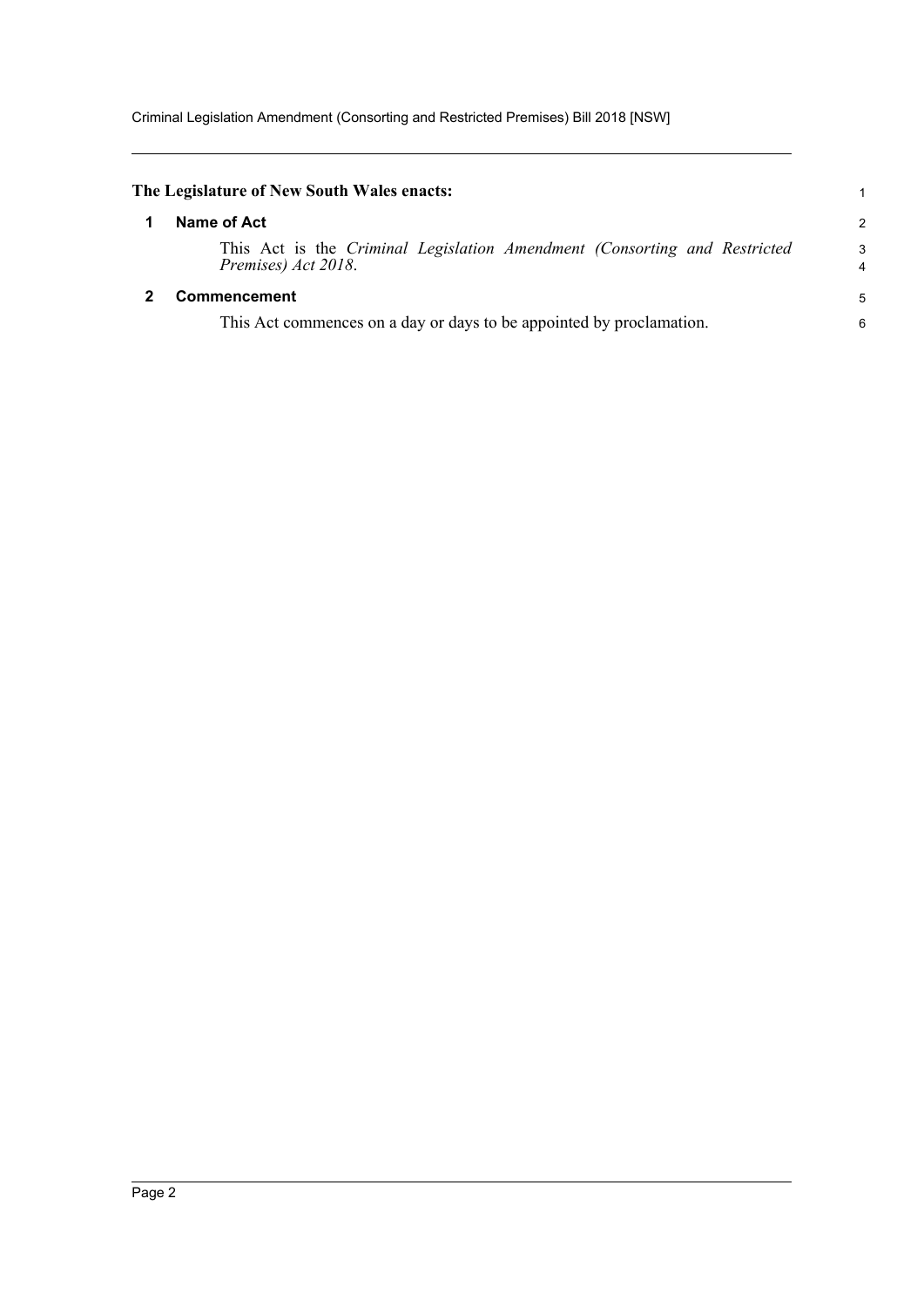<span id="page-5-0"></span>

|     | <b>Schedule 1</b>                                                                             |                                                                                                                                                                                                    |                      | <b>Amendment of Crimes Act 1900 No 40</b>                                                                                                                                                                                                       | $\mathbf{1}$         |  |
|-----|-----------------------------------------------------------------------------------------------|----------------------------------------------------------------------------------------------------------------------------------------------------------------------------------------------------|----------------------|-------------------------------------------------------------------------------------------------------------------------------------------------------------------------------------------------------------------------------------------------|----------------------|--|
| [1] | <b>Section 93W Definitions</b>                                                                |                                                                                                                                                                                                    |                      |                                                                                                                                                                                                                                                 |                      |  |
|     | Insert at the end of the section:                                                             |                                                                                                                                                                                                    |                      |                                                                                                                                                                                                                                                 |                      |  |
|     | (2)                                                                                           | For the purposes of this Division, an <i>indictable offence</i> includes an offence<br>committed in another jurisdiction that would be an indictable offence if<br>committed in this jurisdiction. |                      |                                                                                                                                                                                                                                                 |                      |  |
| [2] | <b>Section 93X Consorting</b>                                                                 |                                                                                                                                                                                                    |                      |                                                                                                                                                                                                                                                 |                      |  |
|     | Insert "(other than a person under the age of 14 years)" after "person" in section $93X(1)$ . |                                                                                                                                                                                                    |                      |                                                                                                                                                                                                                                                 |                      |  |
| [3] | Section 93X (3) and (4)                                                                       |                                                                                                                                                                                                    |                      |                                                                                                                                                                                                                                                 |                      |  |
|     | Omit section 93X (3). Insert instead:                                                         |                                                                                                                                                                                                    |                      |                                                                                                                                                                                                                                                 |                      |  |
|     | (3)                                                                                           | An <i>official warning</i> is a warning given by a police officer (orally or in writing)<br>to the effect that:                                                                                    |                      |                                                                                                                                                                                                                                                 | 11<br>12             |  |
|     |                                                                                               | (a)                                                                                                                                                                                                |                      | a certain person is a convicted offender, and                                                                                                                                                                                                   | 13                   |  |
|     |                                                                                               | (b)                                                                                                                                                                                                |                      | habitually consorting with convicted offenders is an offence.                                                                                                                                                                                   | 14                   |  |
|     | (4)                                                                                           | (a)                                                                                                                                                                                                |                      | An official warning ceases to have effect for the purposes of subsection (1):<br>if the warning is given to a person under the age of 18 years—6 months<br>after the warning is given, or                                                       | 15<br>16<br>17       |  |
|     |                                                                                               | (b)                                                                                                                                                                                                |                      | in any other case—2 years after the warning is given.                                                                                                                                                                                           | 18                   |  |
| [4] | <b>Section 93Y Defence</b>                                                                    |                                                                                                                                                                                                    |                      |                                                                                                                                                                                                                                                 |                      |  |
|     | Insert "or welfare service" after "health service" in section 93Y (d).                        |                                                                                                                                                                                                    |                      |                                                                                                                                                                                                                                                 |                      |  |
| [5] | Section 93Y (g) and (h)                                                                       |                                                                                                                                                                                                    |                      |                                                                                                                                                                                                                                                 |                      |  |
|     | Insert after section $93Y(f)$ :                                                               |                                                                                                                                                                                                    |                      |                                                                                                                                                                                                                                                 |                      |  |
|     |                                                                                               | (g)                                                                                                                                                                                                | (i)                  | consorting that occurs in the course of complying with:<br>an order granted by the Parole Authority, or                                                                                                                                         | 23<br>24             |  |
|     |                                                                                               |                                                                                                                                                                                                    | (ii)                 | a case plan, direction or recommendation by a member of staff of<br>Corrective Services NSW,                                                                                                                                                    | 25<br>26             |  |
|     |                                                                                               | (h)                                                                                                                                                                                                |                      | consorting that occurs in the course of providing transitional, crisis or<br>emergency accommodation.                                                                                                                                           | 27<br>28             |  |
| [6] | Section 93Y (2)                                                                               |                                                                                                                                                                                                    |                      |                                                                                                                                                                                                                                                 | 29                   |  |
|     | Insert at the end of section 93Y:                                                             |                                                                                                                                                                                                    |                      |                                                                                                                                                                                                                                                 |                      |  |
|     | (2)                                                                                           |                                                                                                                                                                                                    | In this section:     |                                                                                                                                                                                                                                                 | 31                   |  |
|     |                                                                                               |                                                                                                                                                                                                    | defendant's culture. | <i>family member</i> includes, for a defendant who is an Aboriginal person or a<br>Torres Strait Islander, a person who is or has been part of the extended family<br>or kin of the defendant according to the indigenous kinship system of the | 32<br>33<br>34<br>35 |  |
|     |                                                                                               | health service means:                                                                                                                                                                              |                      |                                                                                                                                                                                                                                                 |                      |  |
|     |                                                                                               | (a)                                                                                                                                                                                                |                      | medical (including psychological), hospital, ambulance, paramedical,<br>dental, community health or environmental health service, or                                                                                                            | 37<br>38             |  |
|     |                                                                                               | (b)                                                                                                                                                                                                | (i)                  | another service:<br>relating to the maintenance or improvement of the health, or the<br>restoration to health, of persons or the prevention of disease in, or                                                                                   | 39<br>40<br>41       |  |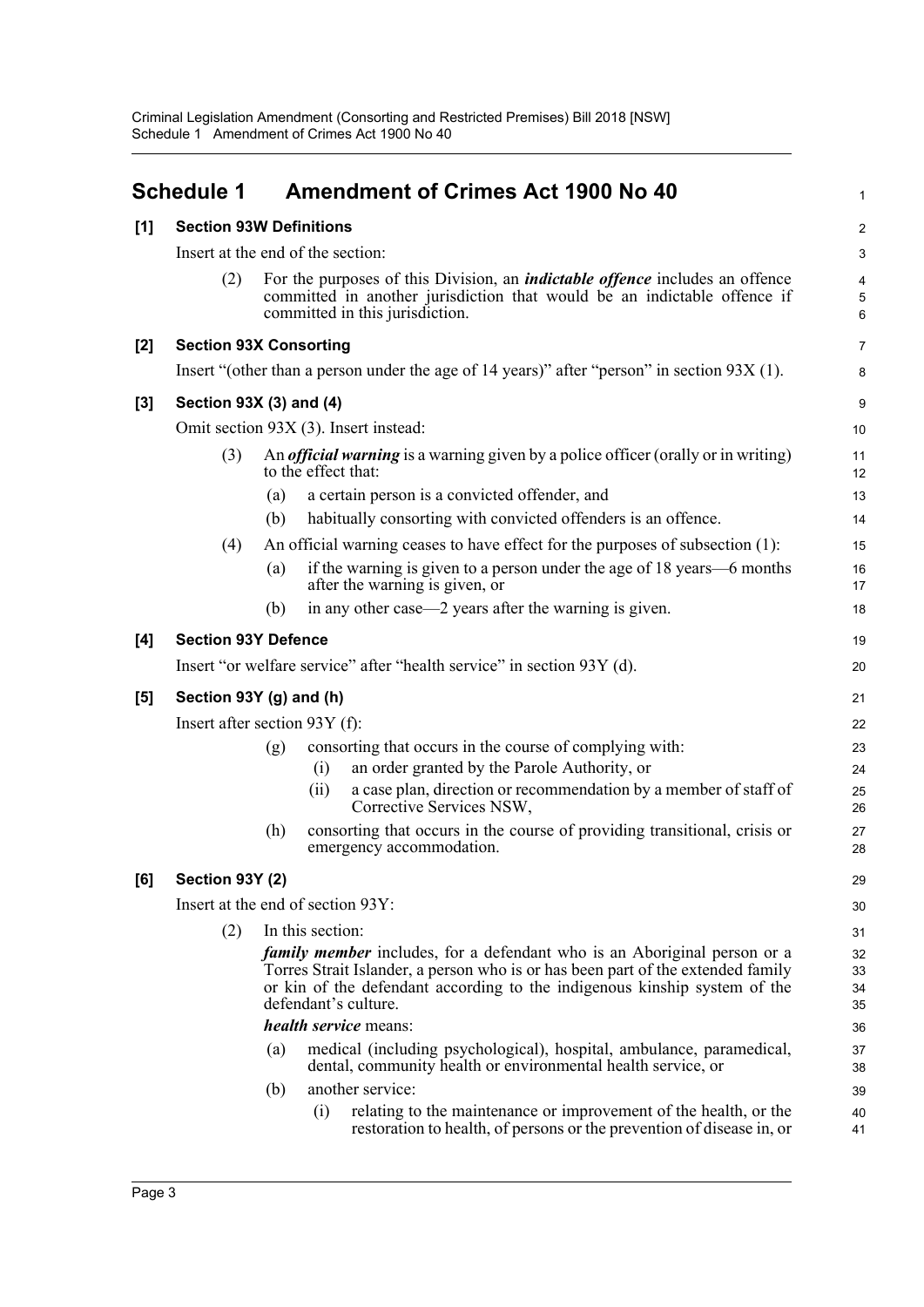injury to, persons (whether provided as a public or private service), and 2

1

4

6

11

23

27

37

(ii) that is of a class or description prescribed by the regulations. 3

*Parole Authority* means the State Parole Authority constituted by section 183 of the *Crimes (Administration of Sentences) Act 1999*. 5

*welfare service* means a service (whether provided as a public or private service) relating to the provision of: 7

- (a) housing, employment benefits, rental assistance or other financial 8 assistance or family support, or 9
- (b) another community welfare service necessary for the promotion, 10 protection, development and maintenance of the well-being of persons, including any rehabilitation, counselling, drug or alcohol service. 12

#### **[7] Schedule 11 Savings and transitional provisions** 13

Insert at the end of the Schedule, with appropriate Part and clause numbering: 14

### **Part Criminal Legislation Amendment (Consorting and 15 and 15 Restricted Premises) Act 2018** 16 16 16

#### **Definition** 17

In this Part: 18

*amending Act* means the *Criminal Legislation Amendment (Consorting and* 19 *Restricted Premises) Act 2018*. 20

#### **Application of amendments** 21

An amendment made by the amending Act applies only in respect of an 22 offence committed, or alleged to have been committed, on or after the commencement of the amendment. 24

#### **Savings provision for official warnings** 25

Section 93X, as in force immediately before its amendment by the amending 26 Act, continues to apply to an official warning given before the commencement of that amendment as if that amendment had not been made. 28

#### **Review of operation of amendments made by amending Act** 29

- (1) The LECC is to review the operation of the amendments made by the 30 amending Act. 31
- (2) The review is to be undertaken within 3 years after the commencement of this 32 clause. 33
- (3) The LECC is to report to the Attorney General and the Minister for Police on 34 the outcome of the review as soon as practicable after the review is completed. 35
- (4) In this clause, *LECC* means the Law Enforcement Conduct Commission 36 constituted by section 17 of the *Law Enforcement Conduct Commission Act* 2016. 38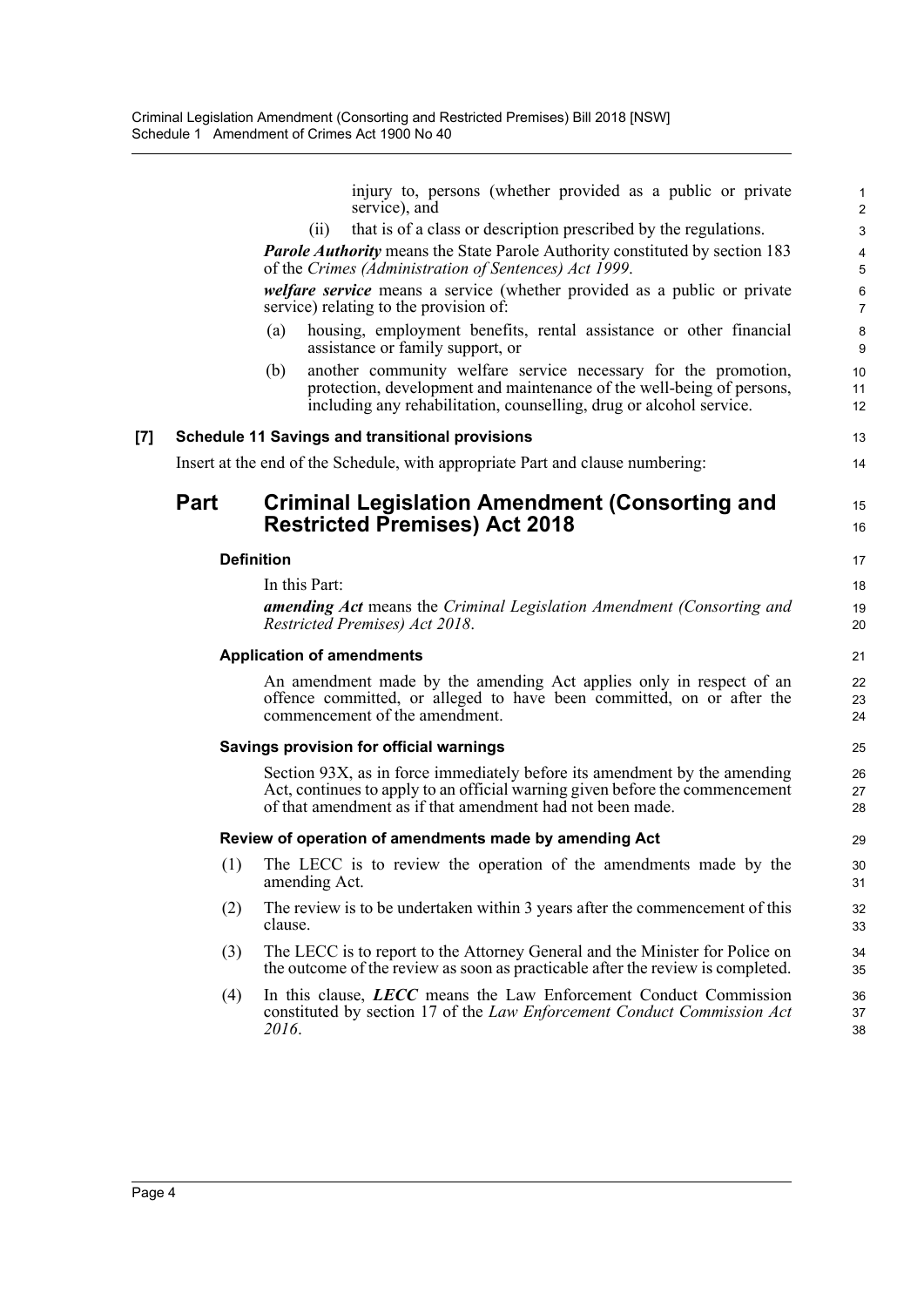### <span id="page-7-0"></span>**Schedule 2 Amendment of Restricted Premises Act 1943** <sup>1</sup> **No 6** 2

#### **[1] Section 4 Rescission of declaration** 3

Omit section 4 (1) (a). Insert instead: 4

- (a) by the owner or occupier of the premises the subject of the declaration, 5 if the Court is satisfied the conditions referred to in section 3 (1) in respect of which the declaration was made:  $\frac{7}{2}$ 
	- (i) have ceased for a continuous period of at least 12 months before 8 the application is made, and 9
	- (ii) are unlikely to reoccur at the premises, or 10

#### **[2] Section 4 (1A)** 11

Insert after section 4 (1): 12

(1A) For the purposes of subsection (1) (a), the burden of establishing that the 13 conditions have ceased and are unlikely to reoccur lies on the owner or occupier of the premises. 15

#### **[3] Section 4 (3)** 16

Insert after section 4 (2): 17

(3) An owner or occupier may not make more than one application for the 18 rescission of a declaration in respect of the same premises within any 12 month period. 20

#### **[4] Section 10 Entry by police** 21

Insert at the end of the section: 22

- (2) If the occupier of premises is not present when a member of the Police Force 23 enters the premises under this section, the member must notify the occupier of the premises as soon as practicable after the entry. 25
- (3) Failure to notify the occupier of the premises under subsection (2) does not 26 make the exercise of power conferred on a member of the Police Force by this section unlawful. 28

#### **[5] Sections 13AA–13AC** 29

Insert after section 13: 30

#### **13AA Power for police to give directions** 31

- (1) A member of the Police Force executing a search warrant under section 13 32 may give reasonable directions to a person on the premises to which the warrant relates. 34
- (2) The direction must be reasonable in the circumstances for the purpose of 35 minimising risk to the safety of any person on the premises. 36
- (3) The person must not, without reasonable excuse, fail or refuse to comply with 37 the direction. 38

Maximum penalty: 50 penalty units or imprisonment for 12 months, or both. 39

#### **13AB** Search of person pursuant to warrant **All Accords** 2008 **13AB** Search 2008

A member of the Police Force executing a search warrant under section 13 41 may search a person on the premises to which the warrant relates if the

19

14

6

33

42

27

24